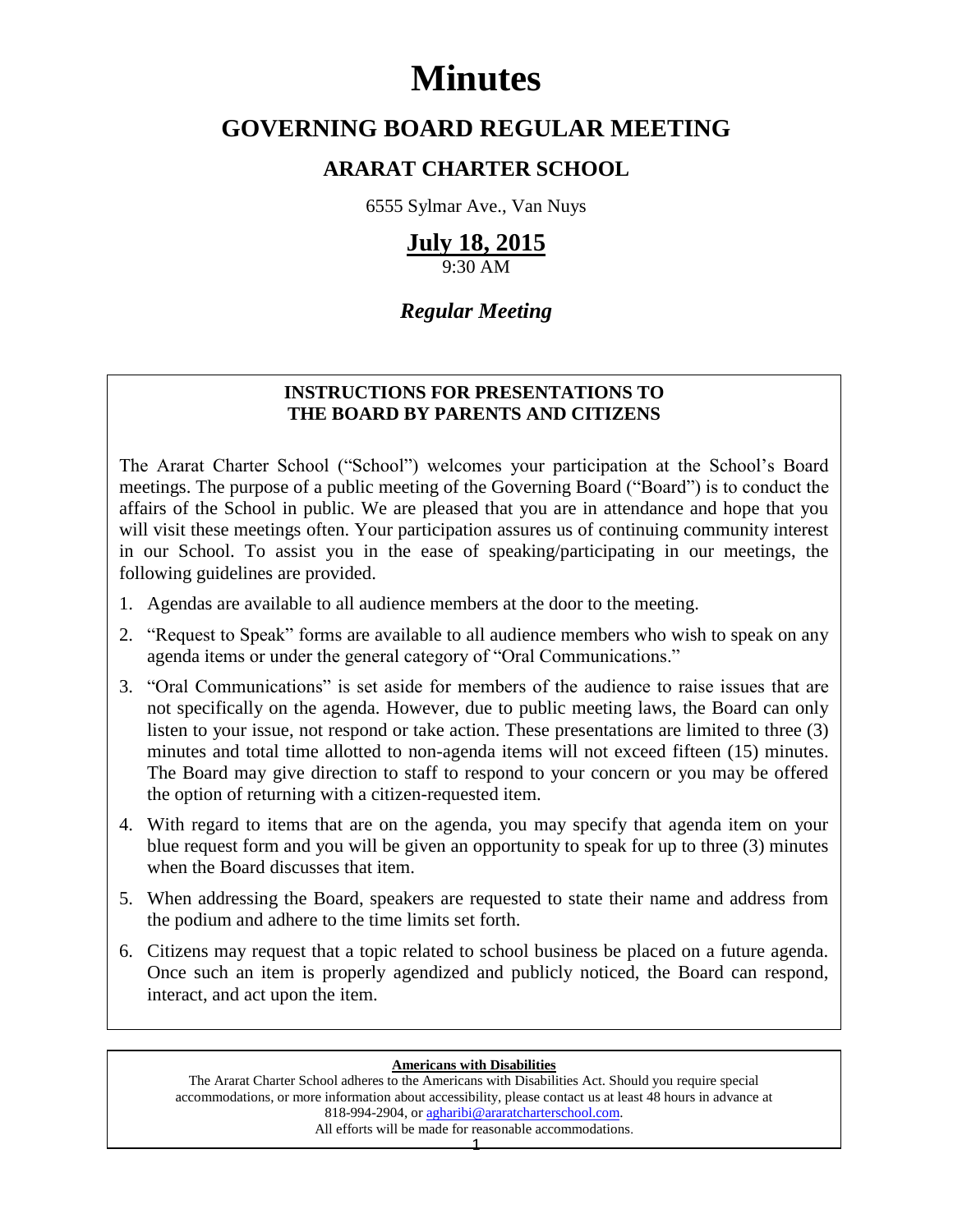#### **I. OPEN SESSION**

#### **A. CALL TO ORDER:**

Meeting was called to order by Board Chair, Berjouhi Koukeyan at 9:30 am.

#### **B. ROLL CALL**

|                      | rresent | Adsent |
|----------------------|---------|--------|
| Shakeh Avakian       |         |        |
| Lorena Gonzalez      |         |        |
| John Henderson       |         |        |
| Sylva Karayan        |         |        |
| Berjouhi Koukeyan    |         |        |
| Hermine Mahseredjian |         |        |
| Aret Oz              |         |        |
| Mayra Perez          |         |        |
| Ani Shabazian        |         |        |
|                      |         |        |

#### **C. APPROVAL OF MINUTES OF BOARD MEETING OF JUNE 13, 2015**

The minutes of June 13, 2015 was approved unanimously.

Moved by: Ms. Mahseredjian Seconded by: Dr. Perez Vote: Approved Unanimously

#### **II. COMMUNICATIONS**

#### **A. ORAL COMMUNICATIONS:**

*Non-agenda items: no individual presentation shall be for more than three (3) minutes and the total time for this purpose shall not exceed fifteen (15) minutes. Ordinarily, Board members will not respond to presentations and no action can be taken. However, the Board may give direction to staff following a presentation.*

Present Absent

#### **B. FOR INFORMATION: CHAIRPERSON'S REPORT**. (Attachment)

**1. Update on 2015-16 increased Enrollment/Material Revision:** On May 27, 2015, the School submitted to LAUSD a request to allow the school to add a  $2<sup>nd</sup> TK$  class for 2015-16. This will cause for the enrollment for the 2015-16 year to exceed the approved 340 enrollment by approximately 20 students. However, effective 2016-17, the school can offer two sections of TK for subsequent years without exceeding the 340 enrollment. Providing two sections of TK in 2015-16 will help the school in getting closer to achieving ethnic diversity.

On June 17, the school received the response from LAUSD, indicating that the school must submit a board resolution, budget, projected enrollment and impact on facilities. After this documentation is reviewed by the Charter Division and determined if it should be submitted to the LAUSD board. As of the writing of this document, there is no LAUSD board meeting scheduled for August. Details will be provided at the board meeting. The board will discuss the feasibility of seeking a material revision at this time **(Item IV E).** Mr. Henderson motioned to move toward material revision. No other board members second the motion to move forward with enrollment material revision.

**2. Update Regarding the Leasing/Purchasing and Financing a Facility:** Mr. Henderson stated that Red Hook was a good choice for handling the financing/purchasing of a facility. Mr. Henderson to provide information on fees to the school as more information becomes available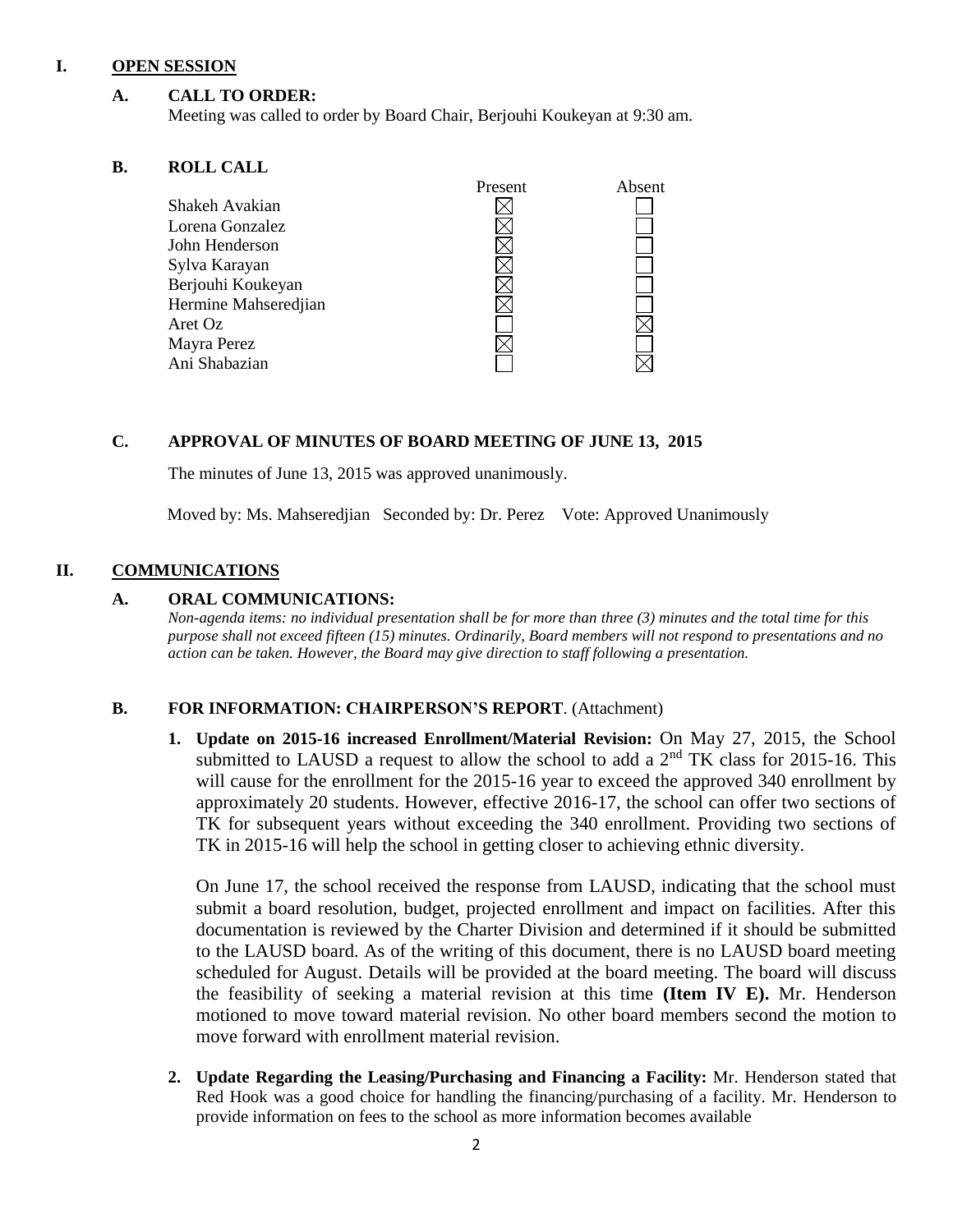**3. Update on WASC accreditation:** Dr. Koukeyan stated that the WASC accreditation team has met to determine the needs of what needs to be completed prior to November visit. The team will meet again on July 23, 2015.

#### **C. FOR INFORMATION: PRINCIPAL'S REPORT.** (Attachment)

*This is a presentation of information that has occurred since the previous Board meeting. (Per attached report)*

#### **1. Calendar of Events**

- Kindergarten/New Student Parent Orientation August 5, 2015
- Professional Development, August 10 to 20, 2015
- Pupil Free Day, Friday August 21, 2015
- First Day of School, Monday August 24, 2015

#### **2. School Activities/Fundraising**

• No update

#### **3. School Programs**

#### **Common Core Math Adoption Process**-

A team of teachers participated in evaluating the following two math textbooks for adoption: Envision Math and My Math.. The teachers based their assessment on a 5 point rubric and evaluated the following areas: Alignment with standards, Program Organization, Assessment, Instructional strategies, Teacher Support materials and Differentiated instruction. It was the recommendation of the team to adopt My Math because it was the program that best met the criteria addressed in the rubric.

 **Update on The Smarter Balanced Assessment Consortium (CAASPP/SBAC) –** Preliminary Results have been released and will be shared with teachers during our summer professional developments.

| Aug $10$                                | Aug $11$                           | Aug $12$                    | Aug $13$                                             | Aug $14$                                                                   |
|-----------------------------------------|------------------------------------|-----------------------------|------------------------------------------------------|----------------------------------------------------------------------------|
| <b>UCLA</b><br>Center $X$<br><b>ELA</b> | <b>UCLA</b> Center X<br><b>ELA</b> | Write From the<br>Beginning | <b>WASC</b> Accreditation<br><b>Petition Renewal</b> | <b>SBAC</b> Digital Library<br><b>CAASPP</b><br><b>Preliminary Results</b> |
| Aug $17$                                | Aug $18$                           | Aug $19$                    | Aug $20$                                             |                                                                            |
| My Math<br>Implementation               | Math Pacing<br>Guides              | Math Pacing<br>Guides       | <b>Mandated Topics</b><br><b>Report Cards</b>        |                                                                            |

• Nine Day Summer Professional Development Schedule

## **4. Audits, Reviews, & Mandated Reporting**

 **Accounting Manual-** Need to revise/update the petty cash process and procedure and update to read Edtec instead of CharterWorks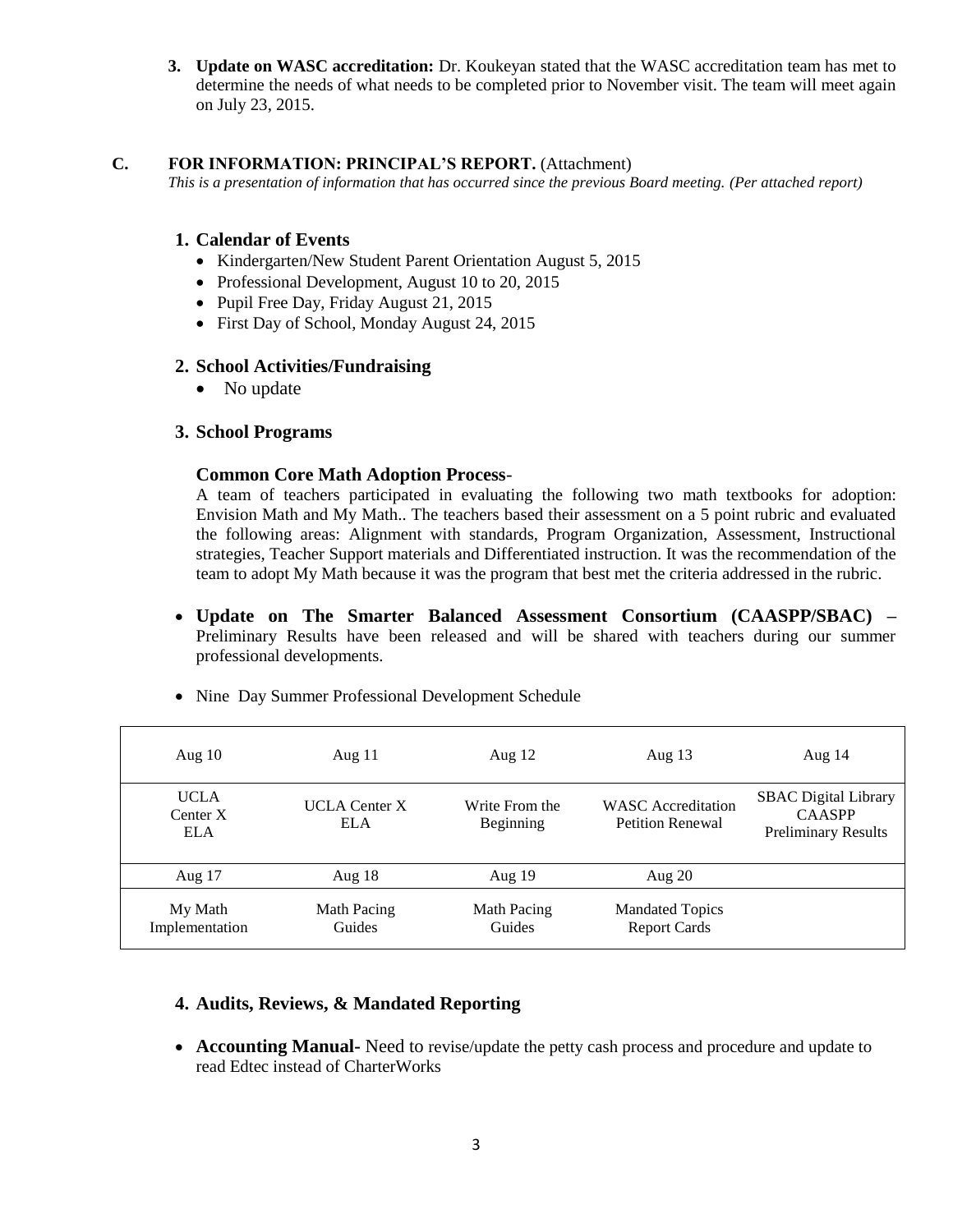- **Update on Support for Homeless Children Policy -** The McKinney-Vento Homeless Assistance Act, part of No Child Left Behind, mandates that all local educational agencies, such as school districts, independent charter schools, private schools and county offices of education, designate an appropriate staff person as the liaison for homeless children/youth. This law entitles all homeless school-aged children equal access to the same free, appropriate public education that is provided to non-homeless students. Accordingly, schools and centers are required to remove barriers to the enrollment, attendance, and success of homeless students in school.
- **CRDC** Every other year the U.S. Department of Education conducts the Civil Rights Data Collection (CRDC). The CRDC collects a variety of information including, student enrollment and educational programs and services, disaggregated by race/ethnicity, sex, limited English proficiency and disability. The report is due August  $7<sup>th</sup>$ .
- **MiSiS** First data validation has been completed. We are in the second phase of loading of school data into the MiSiS system.
- **CALPADS** End of Year Reports are due July 30, 2015
- **Attendance-** No update
- **CELDT-**Materials have been received. Testing is to start in early September.
- **5. Facilities Update on Prop. 39:** We will put in a request to LAUSD to find out what the process is to replace some of the older computers that were issued to us from year 1.

#### **D. FOR INFORMATION: FINANCIAL REPORT**

*This is an update from what has transpired since the last board meeting.*

**1. Budget to Date Update.** Budget to date update and report from Edtec. - Mr. Henderson reported in the absence of Mrs. Dietz. Net income looks positive, no major changes in financial outlook of the school.

#### **III. CONSENT AGENDA ITEMS**

*All matters listed under the consent agenda are considered by the Board to be routine and will be approved/enacted by the Board in one motion in the form listed below. Unless specifically requested by a Board member for further discussion or removed from the agenda, there will be no discussion of these items prior to the Board votes on them. The Principal recommends approval of all consent agenda items.*

**None**

#### **IV. ACTION ITEMS**

**A. Approval is requested for the adoption of My Math Common Core aligned instructional materials for the duration of the eight year adoption cycle, for a total one-time cost of \$47,000.**

#### **Recommend approval**

 Motion by: Dr. Koukeyan Seconded by: Dr. Perez Vote: Approved unanimously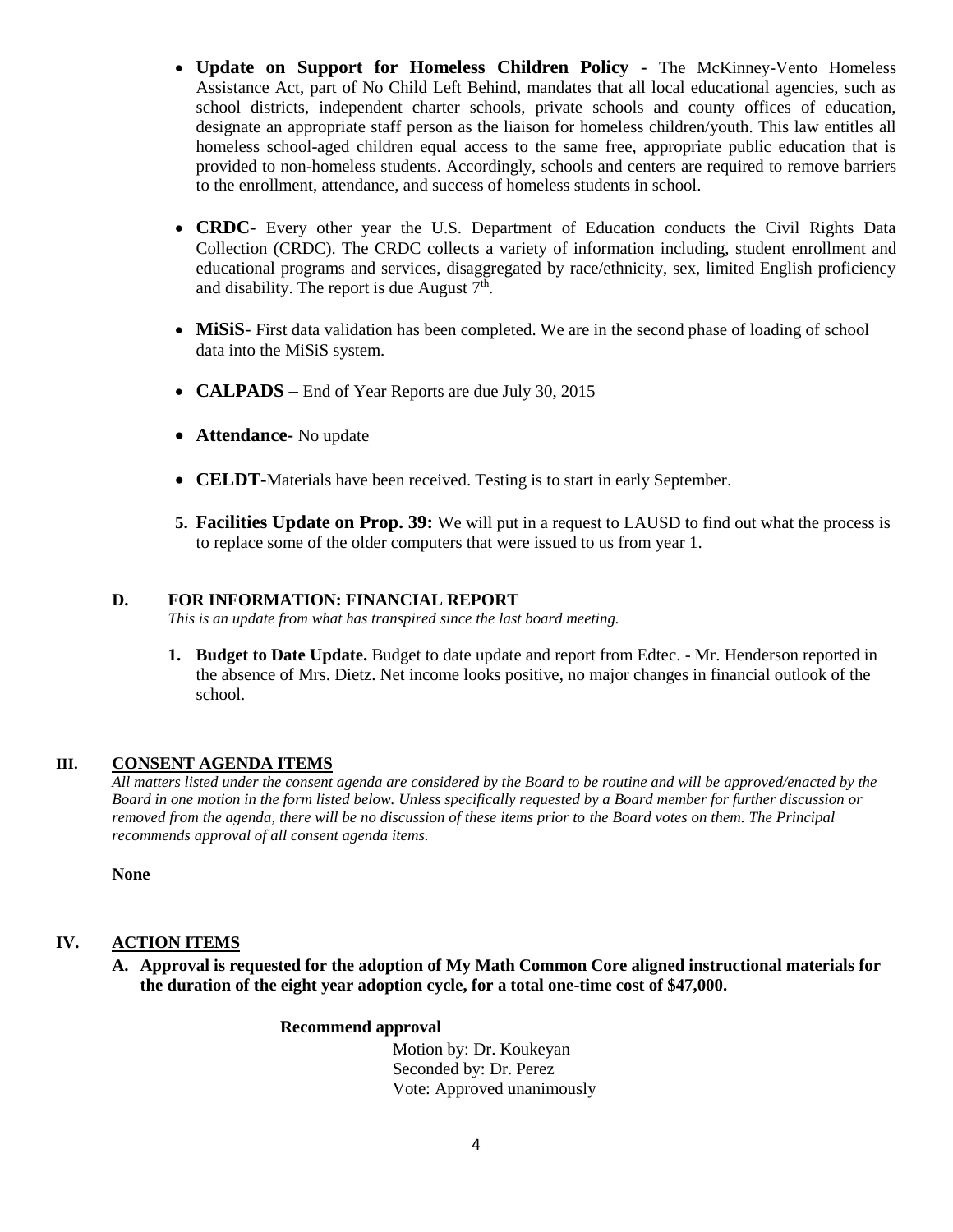**B. Approval is requested for a two day UCLA Center X staff development in ELA that is aligned to common core standards for a total cost of \$5800.00.**

#### **Recommend approval**

 Motion by: Mr. Henderson Seconded by: Mrs. Avakian Vote: Approved unanimously

**C. Approval is requested for a contract with Red Hook firm to provide broker services to finance the lease/purchase of a facility.**

#### **Recommend approval**

 Motion by: Mr. Henderson Seconded by: Dr. Karayan Vote: Approved unanimously

**D. Approval is requested to provide teachers with the option for a monthly payroll deduction to save for summer break**

#### **Recommend approval**

 Motion by: Mr. Henderson Seconded by: Dr. Karayan Vote: approved unanimously

#### **E. Approval is requested to the job description for the director position.**

#### **Recommend approval**

 Motion by: Dr. Perez Seconded by: Mrs. Avakian Vote: approved unanimously

#### **F. Approval is requested to expand music program from 3-5 to K-5.**

#### **Recommend approval**

 Motion by: Mrs. Mahseredjian Seconded by: Dr. Karayan Vote: approved unanimously

#### **V. INFORMATION ITEMS**/**POSSIBLE ACTION:**

- **A. Update on the Job Description for a Part-Time Director:** Dr. Koukeyan stated that the position will assist with the implementation of the charter petition on a part-time basis. The description of the director was shared with board members.
- **B. Update on Certificated Teacher Salary Payments of 10 Months vs. 12 Months:** Dr. Koukeyan stated that Edtech has a system to allow teachers the option of taking their salaries on a 12 month basis. Ed Tec has provisions for teachers upon their request to deduct a certain amount of money from their monthly paychecks. The amounts deducted are after taxes. They can stop payroll deduction at any point to opt out and will be reimbursed for the amount that was withheld. Under this option, the teachers will be able to receive two checks during the summer for the 187 days already worked. This does not entail any advanced payment. There is no cost to the school for providing this service.